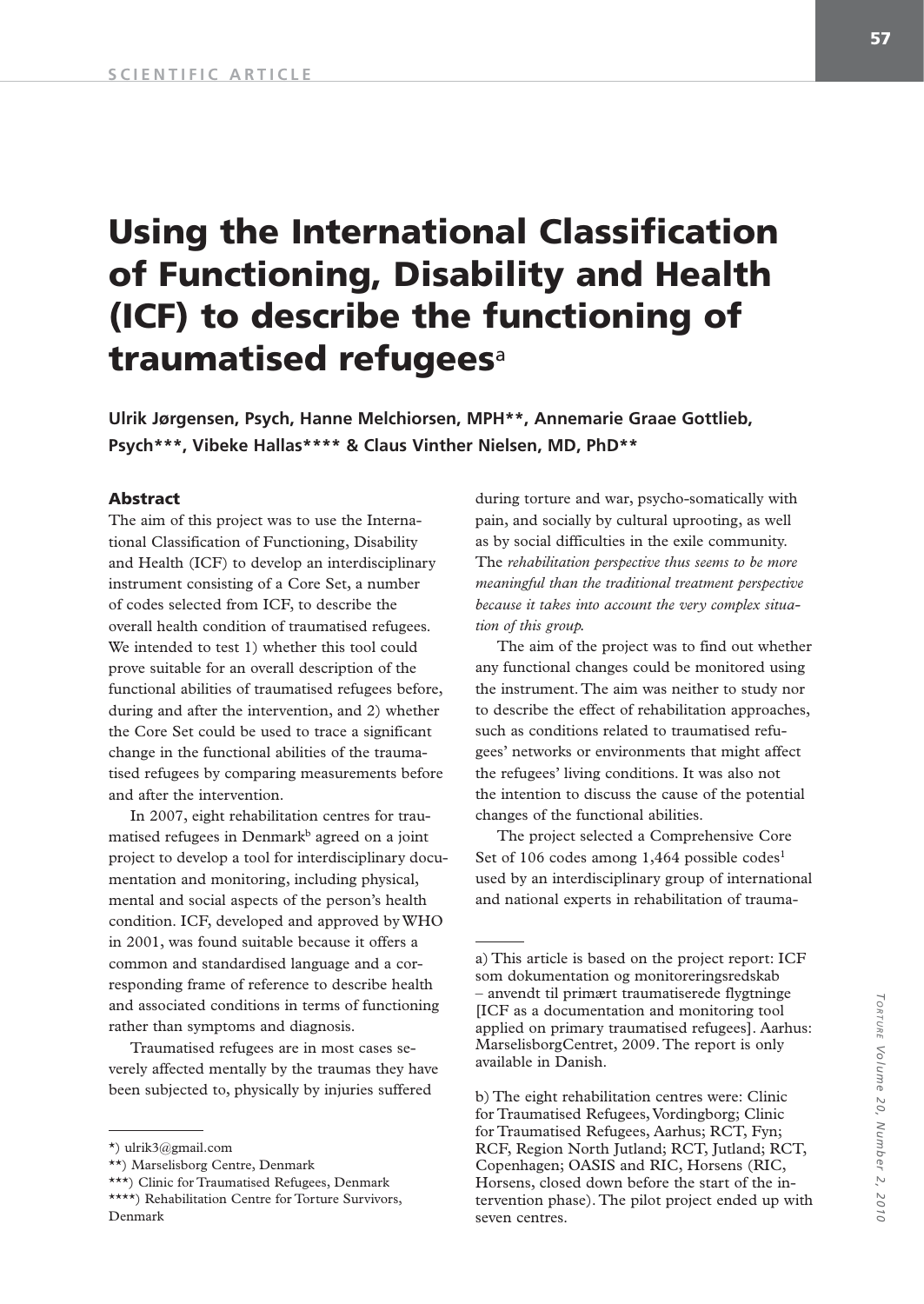tised refugees. The Comprehensive Core Set was furthermore reduced to a Brief Core Set of 32 codes by the interdisciplinary team (key persons) at the centres included in the project. From each centre six clients were randomly selected from those who fulfilled the inclusion criteria. All were scored within a four week period after the start, before any intervention was initiated, and up to a month after the first scoring.

The results from this project led us to the conclusion that it is possible to develop an instrument based on the ICF classification. The instrument is useful for a general description of the total health condition (physical and mental functional ability as well as the environmental impact) of traumatized refugees. The tool helps describe changes in the functional abilities used in connection with the preparation of the plan of action. It can also be used to describe the refugees included in the study and their general condition.

The ICF Core Set for traumatised refugees has not yet been validated, but the results of the project provide a basis for further development.

*Key words:* refugees, torture, trauma, body function, rehabilitation centres

# **Introduction**

Among refugees in Denmark, 20 to 30% are traumatised because of torture, war, persecution and other kinds of organised violence or flight. It is estimated that approximately 50% of the Danish refugee population, equivalent to 55,000 refugees, are suffering from anxiety and depression. Of these, approximately 22,000 (20% of the entire population) fulfill the criteria for Posttraumatic Stress Disorder (PTSD).2

The group of traumatized refugees is a complex target group with very different backgrounds. The nature, the number, and the duration of the traumas have affected the refugees both mentally and physically with symptoms such as fear, depression, sleep problems, and pain. Furthermore, many exiled refugees are affected by the living condi-

tions in their new country, e.g., waiting times for political asylum or residence permits, and at the same time they have to adapt to a new culture, acquire a new language, and accept new norms. At the rehabilitation centres and clinics in Torture documentation inside detention centres in Denmark, refugees suffering from sequelae of the trauma of torture, war, flight, etc. are offered specialised rehabilitation and treatment. In order to be referred to the centres, the refugees must need an intervention beyond what the ordinary public social and health systems offer.

The intervention offered by the centres to the refugees is holistic based on the entire life situation, because not only the traumatic events, but also social factors, play a role in the range of symptoms and the prognosis.

This means that the intervention is interdisciplinary, including psychotherapy, physiotherapy, psychomotor treatment, examination and treatment by medical specialists, as well as social coordination and treatment. Some centres and clinics also offer educational rehabilitation.

The focus is on rehabilitation, defined as "*a goal-oriented, cooperative process involving a member of the public, his/her relatives, and professionals over a certain period of time. The aim of this process is to ensure that the person in question, who has, or is at risk of having, seriously diminished physical, mental and social functions, can achieve independence and a meaningful life. Rehabilitation takes into account the person's situation as a whole and the decisions he or she must make, and comprises coordinated, coherent, and knowledge based*  measures."<sup>3</sup>

Danish rehabilitation centres for traumatised refugees have for many years collaborated to find suitable tools to document the clients' distress and monitor the outcome of the efforts of rehabilitation. Many centres agreed on implementing the Harvard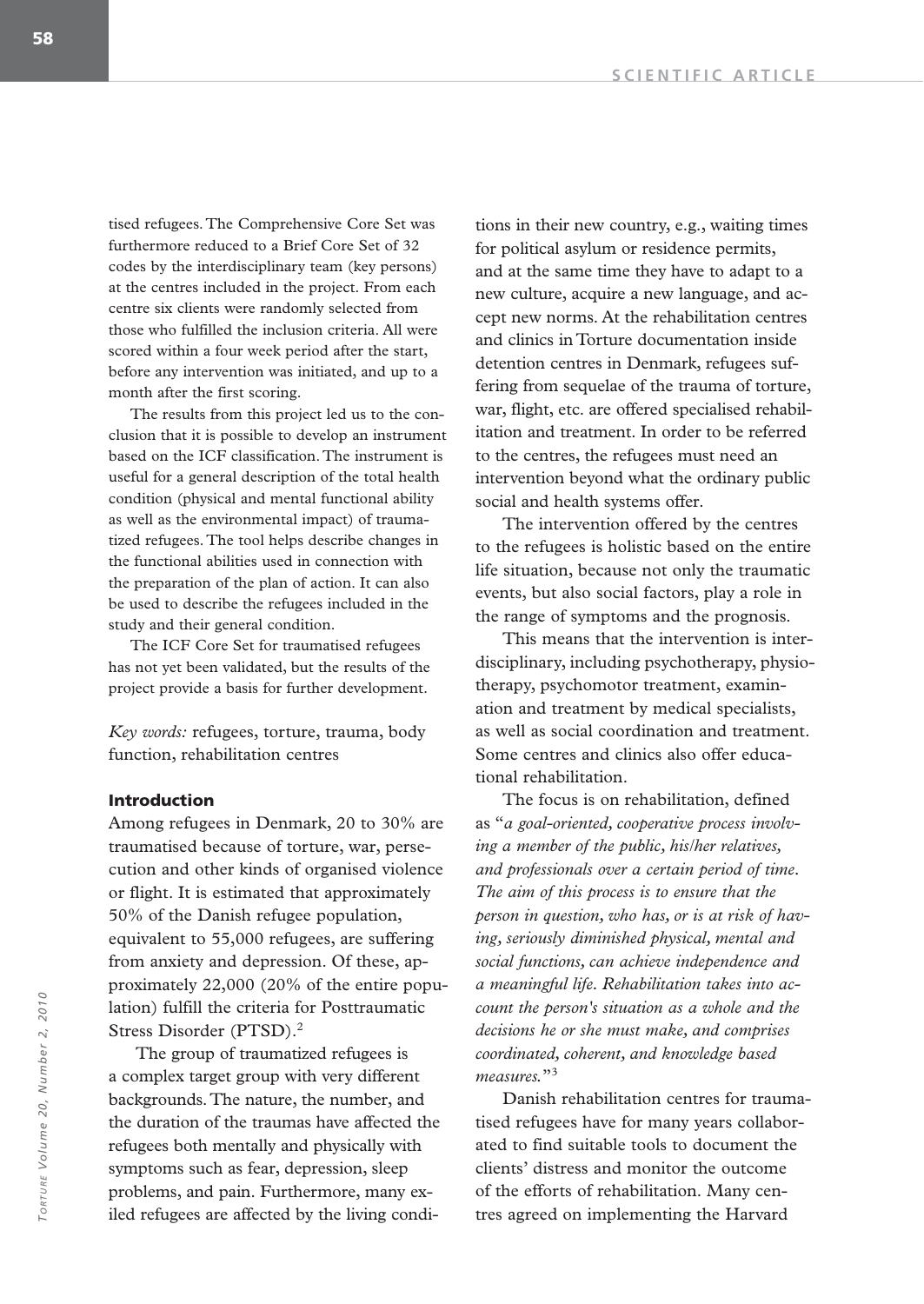Trauma Questionnaire Revised (HTQ-R), but the implementation was not coordinated. Some of the centres have used other tools and methods.

Studies of the effect of rehabilitation on refugees' health care have been very scarce. In a Health Technology Assessment (HTA) carried out by Region South of Denmark, existing studies up to 2008 were examined. Several outcome studies were conducted for treatment of PTSD. Few studies included populations with unspecified complex traumas (DESNOS).<sup>c</sup>

Only two studies in the report targeted traumatised refugees living in exile in Western countries. Birck<sup>4</sup> completed one study at BZFO in Berlin, while Carlsson et al.<sup>5</sup> completed another study at the Rehabilitation and Research Centre for Torture Victims (RCT) in Copenhagen. Both studies used symptom-related rating scales, but Carlsson's study also used a self-rating scale for quality of life. Neither study could prove any significant effect immediately after treatment, but Carlsson's study showed a significant improvement 23 months after treatment started.

Similar to the HTA report, another study carried out in relation to this project concluded that the most frequently used instruments assessed PTSD symptoms,<sup>5-37</sup> depression, and anxiety.5, 7, 10, 12-22, 25, 27, 28, 30-37 Few studied quality of life as well,  $5, 7, 13, 14, 37, 38$ but none was related to the functional abilities of the clients. Not all instruments were validated with the refugee populations studied, which may have affected the results.

Generally speaking the results were few and sometimes negative. The studies were conducted using very different levels of evidence, and the interpretation of data was complicated because of differences in population, samples, and assessment methods. The selected studies showed that the effect of rehabilitation on improving the health participants' conditions was limited.39

The limited number of studies and their poor outcomes speaks for developing both rehabilitation methods adapted to the complexity of traumatised refugees and a measuring instrument which has a broad focus on health and disease. This requires an instrument that can measure both mental and somatic symptoms and also clarify how context affects ability to function. The former is a subject for method development at centres based on thorough research, and this project addresses the latter.

# **The population**

The population for the Core Set developed by the project included *both* primary traumatised refugees *and* secondary traumatised refugees. Primary traumatised refugees are defined as: "Individuals who have been subjected to a traumatic experience in another country like a horror experience during war, civil war, political persecution, torture and other kinds of organised violence, which furthermore may have caused loss of closely related individuals, house and home, home land, etc., which have led to serious mental, physical and social problems". Secondary traumatised refugees are defined as: "Individuals who are living together with a primary traumatised person, so that the relationship in itself is threatening the mental, physical and social integrity of the person."2 *The population selected for inclusion in the project is primary traumatised* refugees ages 18 to 65 years old, who have been assessed and recommended for interdisciplinary rehabilitation including physiotherapist/psychomoc) Disorder of Extreme Stress Not Otherwise<br>
tor therapist, social worker and psychologist,

Specified.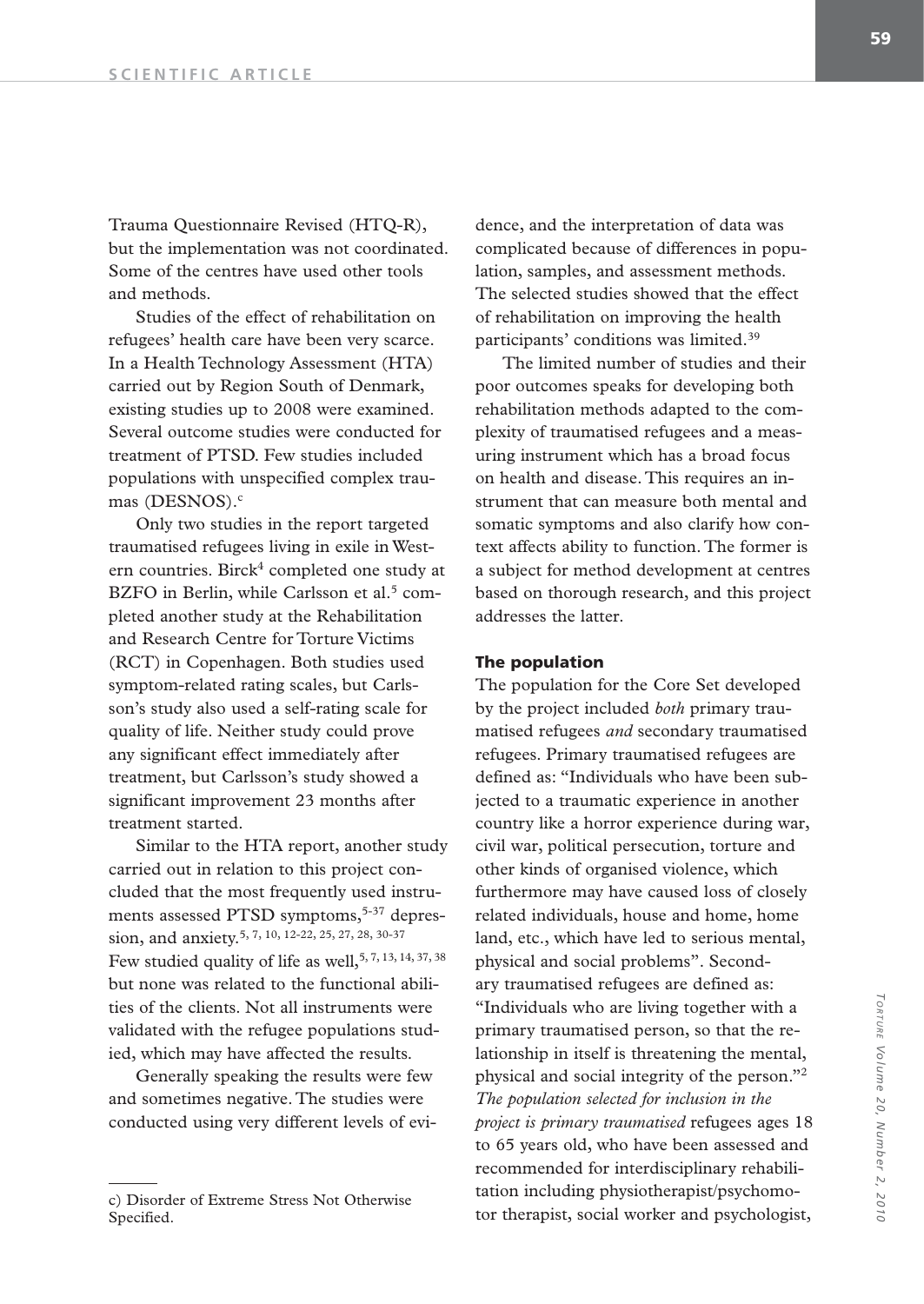and for whom the interdisciplinary approach was planned to take place at least once a month with a social worker, and once a week with a psychologist and physiotherapist/ psychomotor therapist.

# **The method**

ICF can be used as a classification where the functioning is scored (coded) by selecting certain domains or categories from the different components of the classification. Gradients can be added to measure the degree of functional impairment.

The main purpose of the project was to develop an ICF Core Set for traumatised refugees. According to WHO, a Core set is a number of codes that are sufficient to describe the overall health condition for a certain group of patients. Usually three to 18 codes are considered sufficient for this purpose at the second level. However, more codes may be necessary for groups of patients with very complex symptoms and for specifying results of rehabilitation.<sup>1</sup> The Core set should include as few categories as possible but be sufficient to provide a detailed, multidisciplinary description of the functioning and the patients' impairment of functions.

For this purpose the Delphi techniqued was chosen. The Delphi technique is a structured communication process comprising four key characteristics: anonymity, repetition (including controlled feedback), statistical group response, and expert input. The

Delphi technique has been used to develop other Core Sets, especially for somatic diseases.40, 41

Twelve experts were selected based on criteria for having 1) extensive experience in the rehabilitation of traumatised refugees, 2) neutrality by having no occupational relationship to any of the participating centres, and 3) representation from multiple disciplines. Two of the experts were from Austria and ten from Denmark. Two experts were physicians, three were physiotherapists, two were psychologists, one was a psychotherapist and four were social workers.

The Comprehensive Core Set was constructed through three rounds of selection by the twelve experts.<sup>e</sup>

*Delphi-round 1:* The experts opted out codes at the second level  $(362 \text{ codes})$ , which they found irrelevant for the group of traumatised refugees. Codes opted out by all experts were subsequently removed from the set of codes.

*Delphi-round 2:* A form including the remaining codes was distributed to the experts. They were asked to answer yes or no whether the codes were relevant to the group of traumatised refugees. Their own answers from the first round were available for each of them as well as the answers from the other experts, but made anonymous. The share of experts who didn't opt out the single code from the first round was noted in percentage.

*Delphi-round 3:* For the third Delphi-

nine chapters within the component of "activities and participation" and five chapters within the component of "environmental factors", totaling 30 chapters. Each component was categorised in domains (chapters), which were practical and provided sets of connected physiological functions, anatomic structures, acts, tasks, and spheres of life (International Classification of Functioning, Disability and Health. WHO, 2001:215).

d) The Delphi technique is a partial element of the Delphi method.

e) However, in the second round only ten of the experts answered.

f) First level comprised eight chapters within the component of "Body Functions", eight chapters within the component of the anatomy of the body,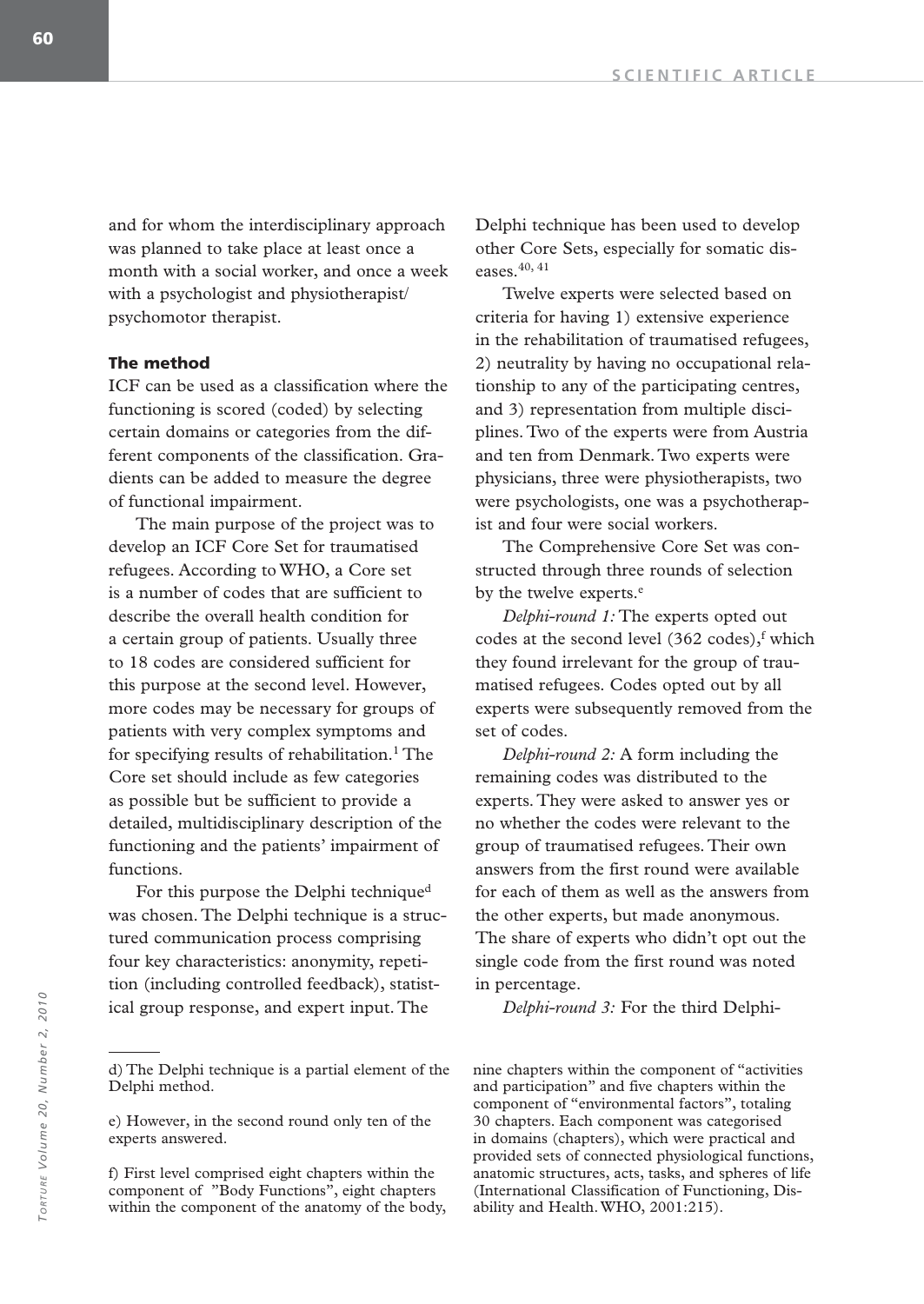round, forms identical with those from the second round were distributed. The experts were again asked to answer yes or no as to whether they found the code relevant for the group of traumatised refugees. The experts could see their own answers as well as the answers from the other experts, but the answers were made anonymous. The share of experts who didn't opt out the single code from the second round was noted in percentage.

After each Delphi-round, there was a consensus calculation including all codes with at least 80% consensus among the experts. The number of codes included in the Comprehensive Core Set was 106.

The Comprehensive Core Set included too many codes for practical use. Therefore a continuing process to further reduce the number of codes and to select a Brief Core Set was initiated in two phases:

Three key persons from each project centre's interdisciplinary team selected codes, 80% or more included in the final brief Core Set of 32 codes.

To test the reliability of the scoring we planned to videotape clinical interviews with clients from the centres, each interdisciplinary team scoring clients with the Brief Core Set. However, for practical reasons this was not feasible. Instead, key persons acted as clients and, after intervention, scored the actors based on the role play video.

To measure functioning and disability, WHO recommends a common generic scale for quantification. The degree to which a code is problematic has gradients followed by a percentage stating the degree of functional impairment: "no problem" 0-4%, "a little problem" 5-24%, "a moderate problem" 25-49%, "a serious problem" 50-95%, "a complete problem" 96-100%, "without specification" and "not relevant".<sup>1</sup>

However, the gradients make it very

difficult to clarify the degree of improvement or impairment. Client improvement in functioning from 51% to 49%, will change a serious problem to a moderate problem, but no change in evaluation will occur from 95-50%. In our project we therefore have chosen a Visual Analogue Scale (VAS) from 0-100% (from none to total impairment) to register client level of functioning.

The score was based on clinical assessment interviews of the clients by each professional within the teams. Each professional was responsible for focusing on a certain number of codes, but the final score was carried out within the interdisciplinary team, both by the first and the second score. There is always a risk of serious biases when a score is based on a clinical interview. However, this was our best choice since we didn't find any appropriate objective tools that could replace the clinical interview. Training to provide a common understanding for interpreting the codes minimized this bias.

## **Implementation**

The guidelines for implementation of the project were that:

- Each centre should initiate rehabilitation of six new clients within a three-month period from the start of implementation.
- The first scoring should take place no later than four weeks after the project start date, but before any intervention was initiated. Within this period all members of the team should have at least one session with the client to gather the necessary information about the client for assessment in order to arrive at the initial score. It was agreed in advance which codes each of the clinicians was responsible for, and treatment should not start during this period.
- The period of intervention was fixed to a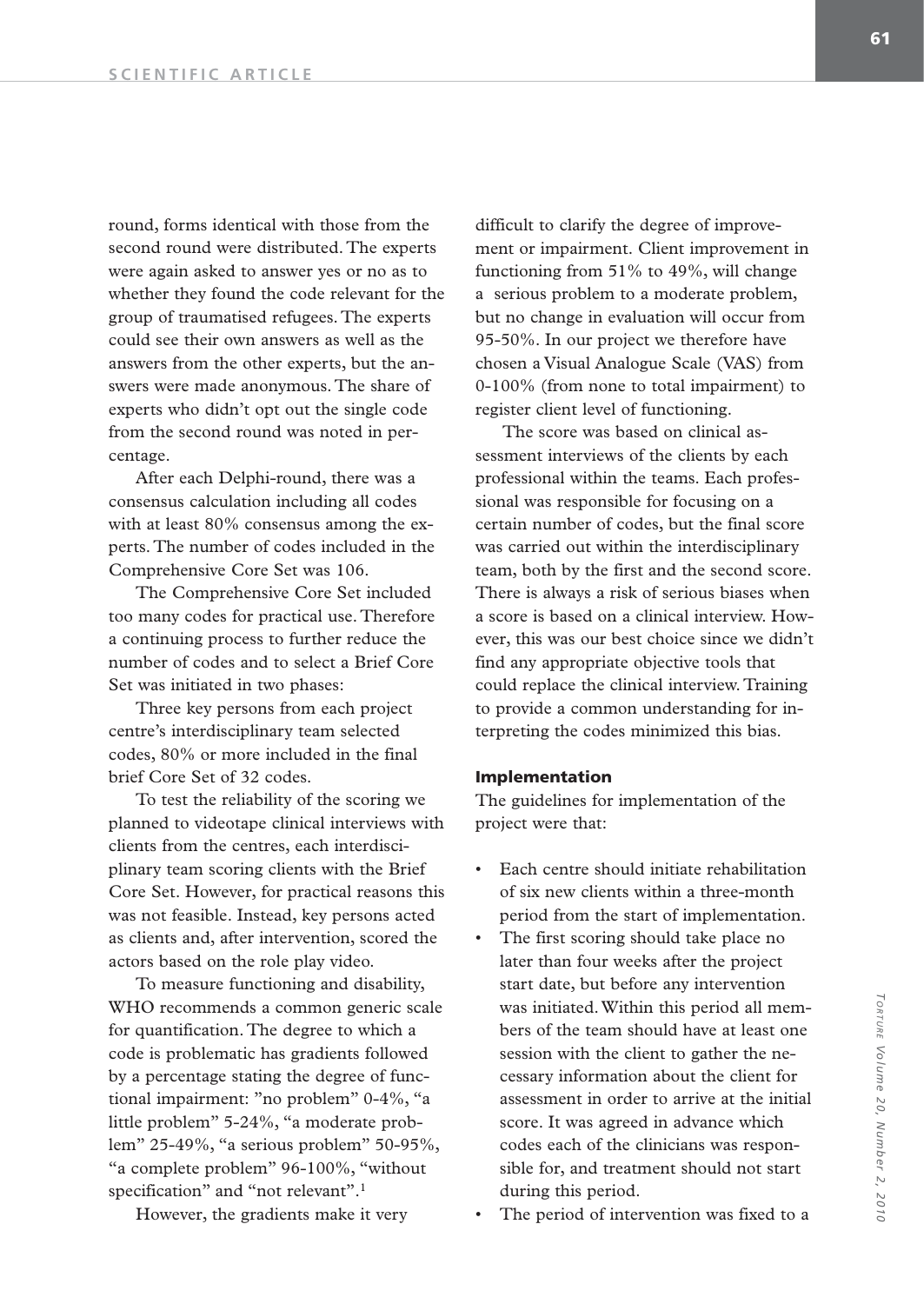maximum of eight months after the first scoring of the client. Periods of vacation for the clinicians were added to the period of intervention, so that the effective rehabilitation period was eight months, but not exceeding 34 weeks in total.

The second scoring should take place either by ordinary termination of the client within the period of intervention or eight months after the first scoring assuming the client was not terminated before that date.

There were no requirements for specific methods of intervention. Except for the above mentioned criteria, treatment as usual should be offered. Furthermore, there were no common guidelines for using measurement instruments nor restrictions on which instruments each clinician or centre could use for assessment of the client or in their clinical work with him/her.

#### **Results**

#### *The population*

Out of 42 planned courses of intervention (six clients from each centre), 39 clients from eleven nations were included in the project. The vast majority was from the Middle East, including eleven from Iraq (Table 1).

Among the registered clients were 23 men and 13 women: 14% had an unstable asylum status, 81% were married, 62% were referred from a GP, 27% from the municipality and 3% from a psychologist, a psychiatrist, a specialist MD or local psychiatry, while 68% needed an interpreter for treatment.

From Figure 1, 73% of the clients had been subjected to traumatic experiences directed towards themselves or towards themselves and others, while 13% were sub-

| <b>Table 1.</b> Clients distributed on nationalities. |                |  |  |  |
|-------------------------------------------------------|----------------|--|--|--|
| Nationality                                           | Number         |  |  |  |
| Iraqi                                                 | 11             |  |  |  |
| Iraq Kurds                                            | 3              |  |  |  |
| Bosnian                                               | 1              |  |  |  |
| Armenian                                              | 1              |  |  |  |
| Lebanese                                              | 1              |  |  |  |
| Palestinian                                           | $\overline{2}$ |  |  |  |
| Afghani                                               | 1              |  |  |  |
| Somali                                                | 1              |  |  |  |
| Chad                                                  | 1              |  |  |  |
| Kosovar                                               | $\overline{2}$ |  |  |  |
| Iranian                                               | 5              |  |  |  |
| Other                                                 | $\overline{2}$ |  |  |  |
| No data                                               | 2              |  |  |  |

jected to traumatic experiences not directed towards themselves.

At the time of the first scoring, 68% had one or more well-known somatic diseases. Among the most common diseases were chronic back pain, whiplash, tinnitus, and pain after torture. In addition, diabetes, increased blood pressure, asthma, migraine, Mb cordis, arteriosclerosis, slipped disc, joint deviations, cirrhosis of the liver, gastritis, constipation, etc. Also at the first scoring, 84% had a well-known mental disease. Among the 31 clients who answered that they had a mental disease, 17 suffered from depression, 24 from PTSD, 10 from anxiety and 26 from other mental diseases. The vast majority thus had a somatic disease, a mental disease or both. No analysis was carried out to correlate the presence of traumatic experiences to somatic and mental diseases.

# *The Core Set*

The Comprehensive Core Set was based on codes selected by the expert group. The Del-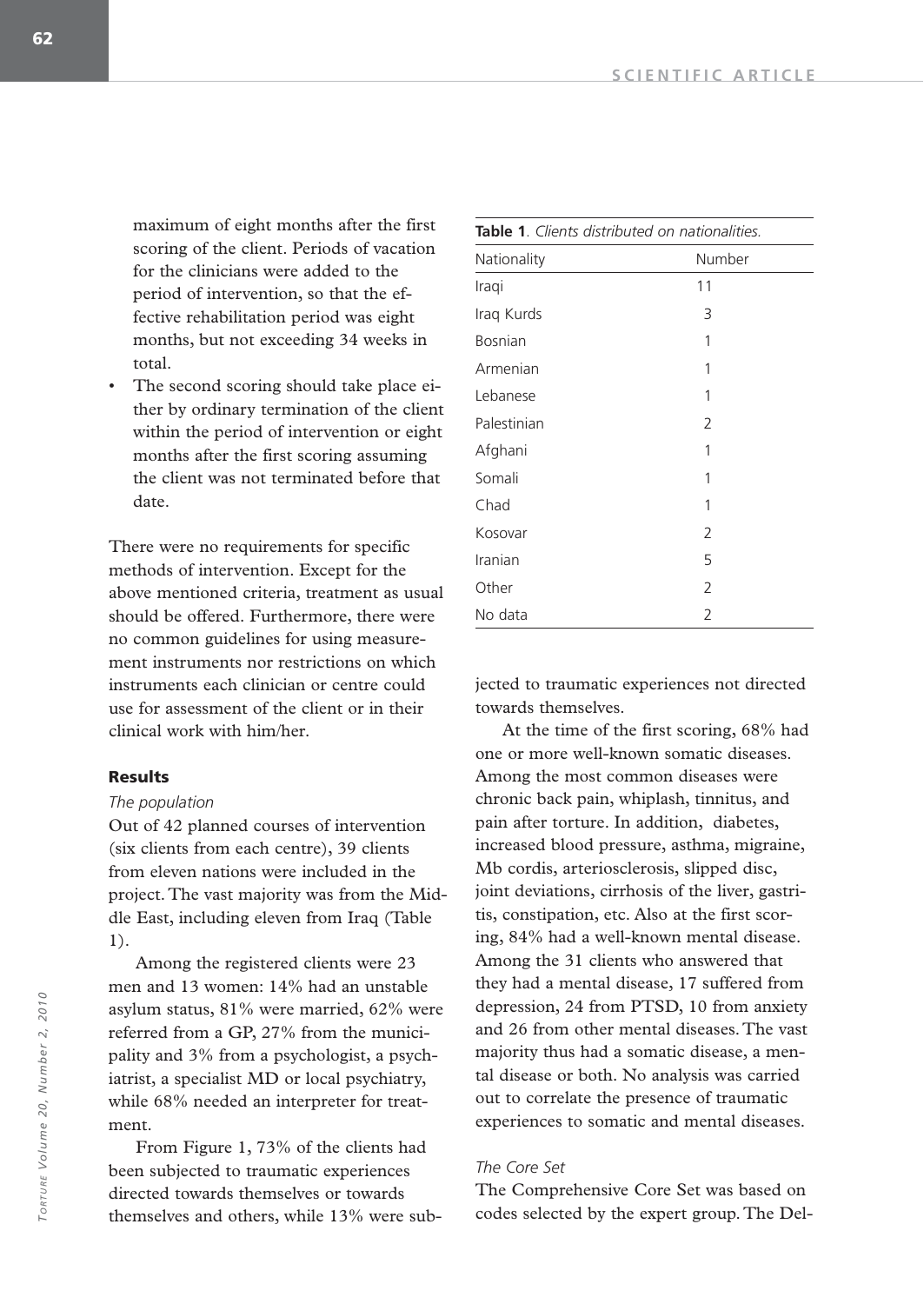

**Figure 1.** *The type of traumatic experiences the clients were exposed to (informed by the key persons).*

| <b>Table 2.</b> Allocation of codes of the five components in Core Sets. |                |              |                               |                       |       |  |  |
|--------------------------------------------------------------------------|----------------|--------------|-------------------------------|-----------------------|-------|--|--|
| Components:                                                              |                |              |                               |                       |       |  |  |
| Number of codes                                                          | Body functions | Body anatomy | Activity and<br>participation | Contextual<br>factors | Total |  |  |
| Comprehensive<br>Core Set                                                | 32             |              | 44                            | 25                    | 106   |  |  |
| <b>Brief Core Set</b>                                                    | 10             |              |                               |                       | 32    |  |  |

phi-technique consisted of three rounds with an interval of 14 to 21 days.

All the experts answered the questionnaires timely except in round two, where only ten experts answered before distribution to the third round. A consensus of 80% was considered equivalent to at least ten experts (out of 12) who were not opting out a certain code. Based on that calculation, the Comprehensive Core Set comprised 106 codes. The allocation of codes on the five ICF components appears in Table 2.

To prepare a Brief Core Set, an additional round was chosen and the seven interdisciplinary teams from the centres negotiated which codes they found most relevant. Based on that process, a new Brief Core Set was developed resulting in 32

codes. The allocation of codes on the five components appears in Table 2.

The Brief Core Set comprises the following codes:

# *BODY FUNCTIONS*

## b130 Energy and drive functions

General mental functions of physiological and psychological mechanisms that cause the individual to move towards satisfying specific needs and general goals in a persistent manner.

*Inclusions:* functions of energy level, motivation, appetite, craving (including craving for substances that can be abused), and impulse control.

# b134 Sleep functions

General mental functions of periodic, re-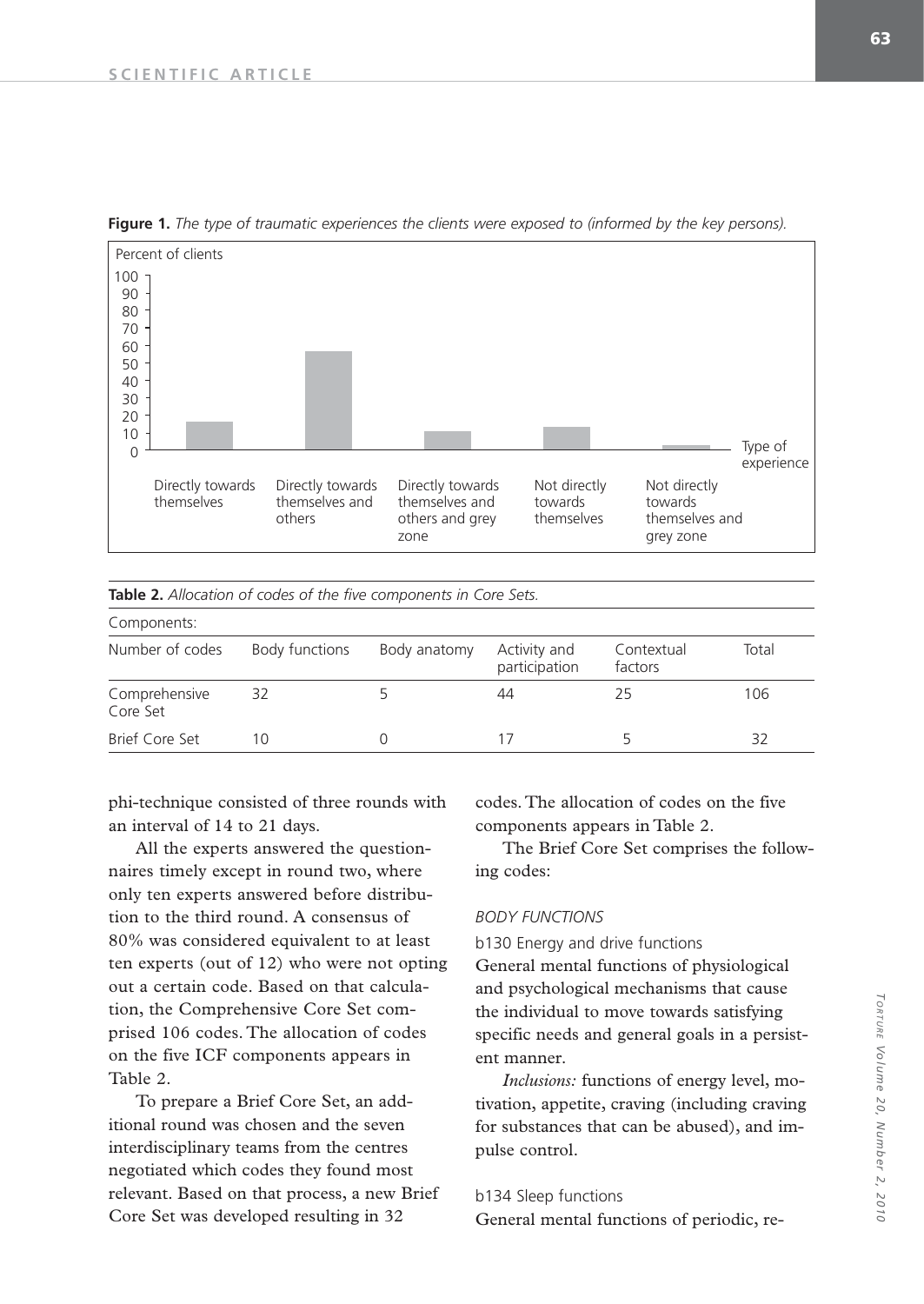versible and selective physical and mental disengagement from one's immediate environment accompanied by characteristic physiological changes.

*Inclusions:* functions of amount of sleeping, and onset, maintenance and quality of sleep; functions involving the sleep cycle, such as in insomnia, hypersomnia and narcolepsy.

# b140 Attention functions

Specific mental functions of focusing on an external stimulus or internal experience for the required period of time.

*Inclusions:* functions of sustaining attention, shifting attention, dividing attention, sharing attention; concentration; distractibility.

# b144 Memory functions

Specific mental functions of registering and storing information and retrieving it as needed.

*Inclusions:* functions of short-term and long-term memory, immediate, recent and remote memory; memory span; retrieval of memory; remembering; functions used in recalling and learning, such as in nominal, selective and dissociative amnesia.

# b152 Emotional functions

Specific mental functions related to the feeling and affective components of the processes of the mind.

*Inclusions:* functions of appropriateness of emotion, regulation and range of emotion; affect; sadness, happiness, love, fear, anger, hate, tension, anxiety, joy, sorrow; lability of emotion; flattening of affect.

b180 Experience of self and time functions Specific mental functions related to the awareness of one's identity, one's body, one's position in the reality of one's environment and of time.

*Inclusions:* functions of experience of self, body image and time.

# b280 Sensation of pain

Sensation of unpleasant feeling indicating potential or actual damage to some body structure.

*Inclusions:* sensations of generalized or localized pain in one or more body part, pain in a dermatome, stabbing pain, burning pain, dull pain, aching pain; impairments such as myalgia, analgesia and hyperalgesia.

# b715 Stability of joint functions

Functions of the maintenance of structural integrity of the joints.

*Inclusions:* functions of the stability of a single joint, several joints, and joints generalized; impairments such as in unstable shoulder joint, dislocation of a joint, dislocation of shoulder and hip.

# b730 Muscle power functions

Functions related to the force generated by the contraction of a muscle or muscle groups.

*Inclusions:* functions associated with the power of specific muscles and muscle groups, muscles of one limb, one side of the body, the lower half of the body, all limbs, the trunk and the body as a whole; impairments such as weakness of small muscles in feet and hands, muscle paresis, muscle paralysis, monoplegia, hemiplegia, paraplegia, quadriplegia and akinetic mutism.

# b735 Muscle tone functions

Functions related to the tension present in the resting muscles and the resistance offered when trying to move the muscles passively.

*Inclusions:* functions associated with the tension of isolated muscles and muscle groups, muscles of one limb, one side of the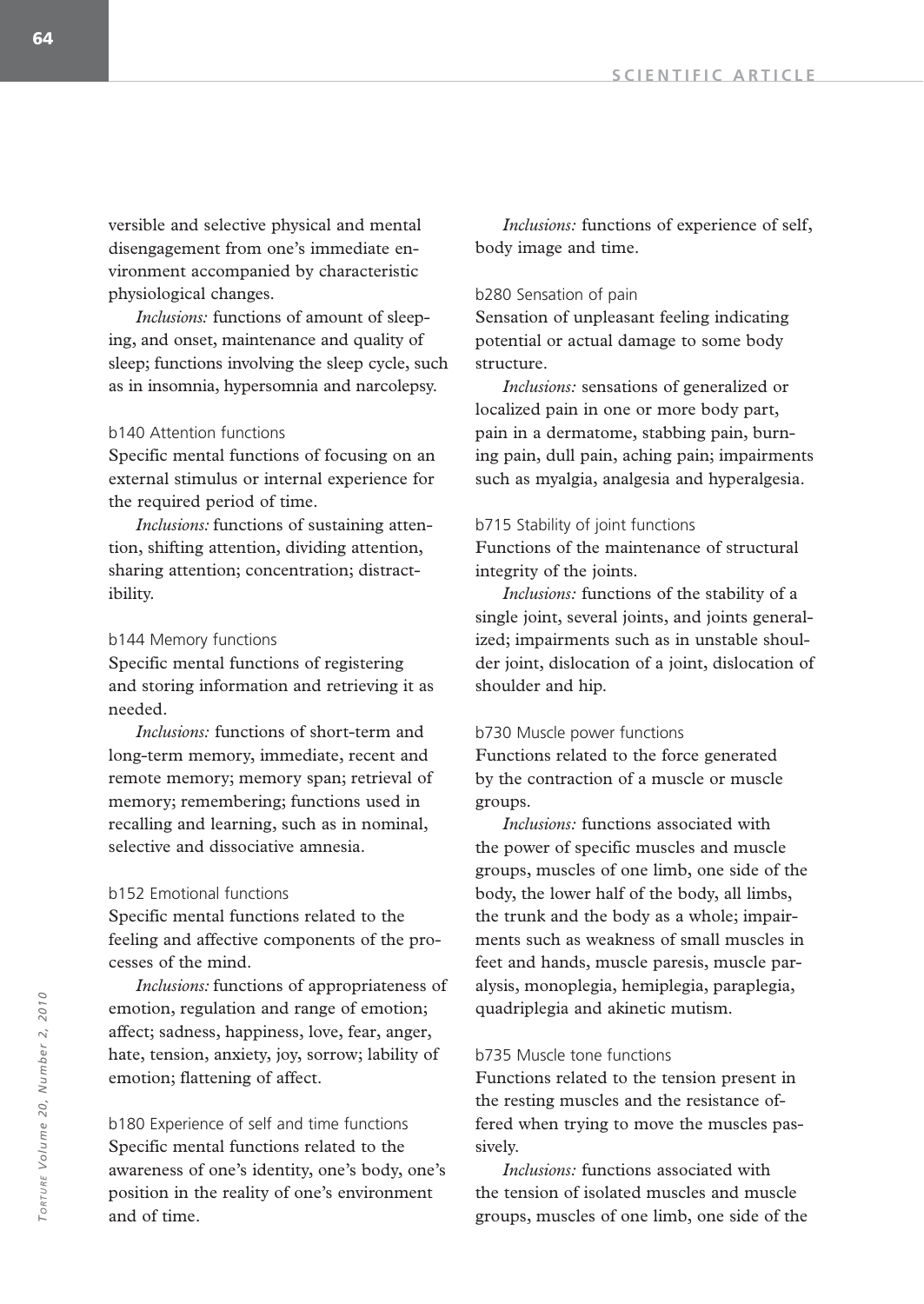body and the lower half of the body, muscles of all limbs, muscles of the trunk, and all muscles of the body; impairments such as hypotonia, hypertonia and muscle spasticity.

# *ACTIVITIES AND PARTICIPATION* d175 Solving problems

Finding solutions to questions or situations by identifying and analysing issues, developing options and solutions, evaluating potential effects of solutions, and executing a chosen solution, such as in resolving a dispute between two people.

*Inclusions:* solving simple and complex problems.

# d230 Carrying out daily routine

Carrying out simple or complex and coordinated actions in order to plan, manage and complete the requirements of day-to-day procedures or duties, such as budgeting time and making plans for separate activities throughout the day.

*Inclusions:* managing and completing the daily routine; managing one's own activity level.

#### d240 Handling stress

and other psychological demands Carrying out simple or complex and coordinated actions to manage and control the psychological demands required to carry out tasks demanding significant responsibilities and involving stress, distraction, or crises, such as driving a vehicle during heavy traffic or taking care of many children.

*Inclusions:* handling responsibilities; handling stress and crisis.

# d350 Conversation

Starting, sustaining and ending an interchange of thoughts and ideas, carried out by means of spoken, written, sign or other forms of language, with one or more people

one knows or who are strangers, in formal or casual settings.

*Inclusions:* starting, sustaining and ending a conversation; conversing with one or many people.

## d470 Using transportation

Using transportation to move around as a passenger, such as being driven in a car or on a bus, rickshaw, jitney, animal-powered vehicle, or private or public taxi, bus, train, tram, subway, boat or aircraft.

*Inclusions:* using human-powered transportation; using private motorized or public transportation.

# d570 Looking after one's health

Ensuring physical comfort, health and physical and mental well-being, such as by maintaining a balanced diet, and an appropriate level of physical activity, keeping warm or cool, avoiding harms to health, following safe sex practices, including using condoms, getting immunizations and regular physical examinations.

*Inclusions:* ensuring one's physical comfort; managing diet and fitness; maintaining one's health.

d620 Acquisition of goods and services Selecting, procuring and transporting all goods and services required for daily living, such as selecting, procuring, transporting and storing food, drink, clothing, cleaning materials, fuel, household items, utensils, cooking ware, domestic appliances and tools; procuring utilities and other household services.

*Inclusions:* shopping and gathering daily necessities.

#### d630 Preparing meals

Planning, organizing, cooking and serving simple and complex meals for oneself and others, such as by making a menu, selecting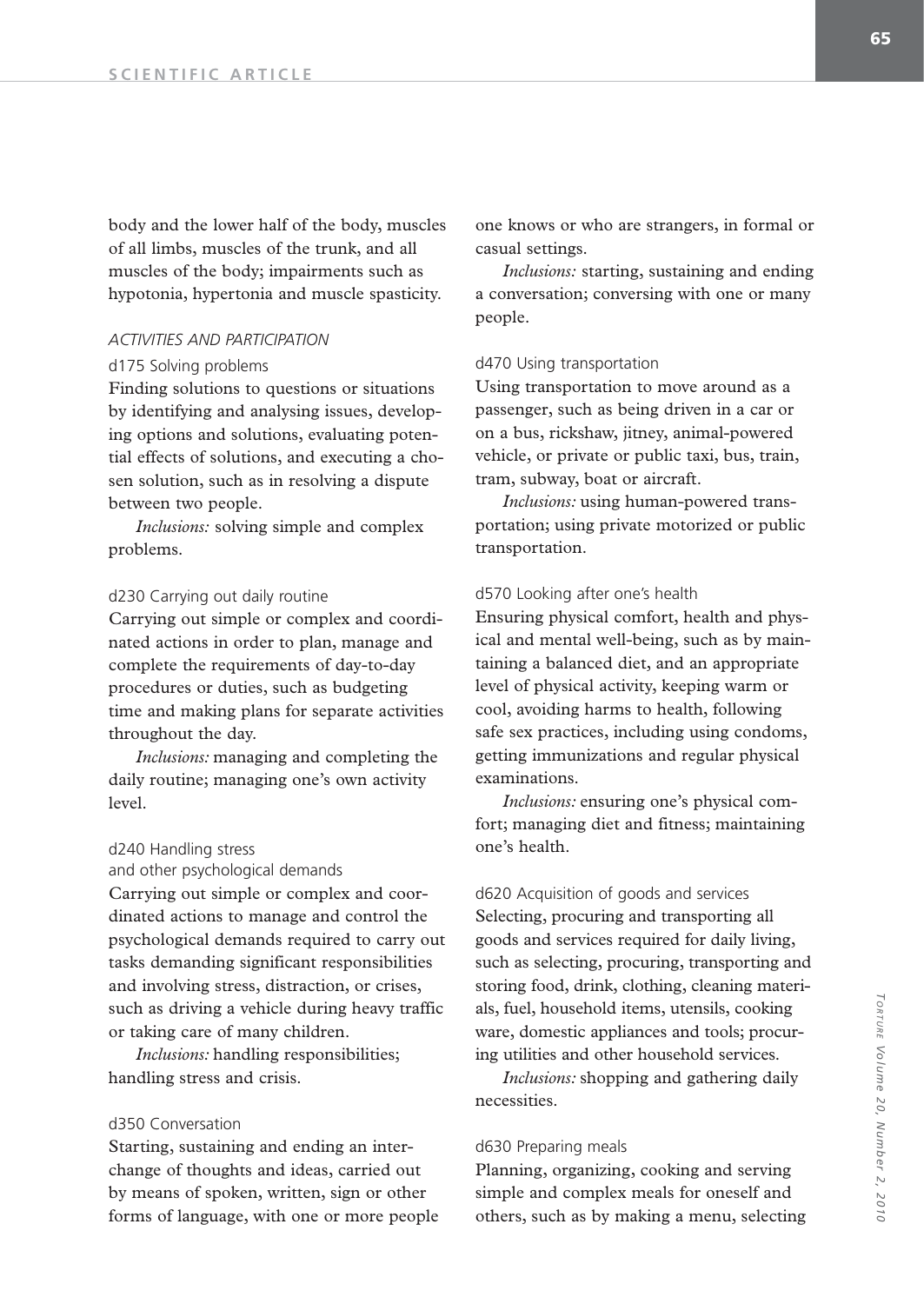edible food and drink, getting together ingredients for preparing meals, cooking with heat and preparing cold foods and drinks, and serving the food.

*Inclusions:* preparing simple and complex meals.

## d640 Doing housework

Managing a household by cleaning the house, washing clothes, using household appliances, storing food and disposing of garbage, such as by sweeping, mopping, washing counters, walls and other surfaces; collecting and disposing of household garbage; tidying rooms, closets and drawers; collecting, washing, drying, folding and ironing clothes; cleaning footwear; using brooms, brushes and vacuum cleaners; using washing machines, driers and irons.

*Inclusions:* washing and drying clothes and garments; cleaning cooking area and utensils; cleaning living area; using household appliances, storing daily necessities and disposing of garbage.

#### d660 Assisting others

Assisting household members and others with their learning, communicating, selfcare, movement, within the house or outside; being concerned about the well-being of household members and others.

*Inclusions:* assisting others with self-care, movement, communication, interpersonal relations, nutrition and health maintenance.

d710 Basic interpersonal interactions Interacting with people in a contextually and socially appropriate manner, such as by showing consideration and esteem when appropriate, or responding to the feelings of others.

*Inclusions:* showing respect, warmth, appreciation, and tolerance in relationships; responding to criticism and social cues in relationships; and using appropriate physical contact in relationships.

#### d740 Formal relationships

Creating and maintaining specific relationships in formal settings, such as with employers, professionals or service providers.

*Inclusions:* relating with persons in authority, with subordinates and with equals.

d750 Informal social relationships

Entering into relationships with others, such as casual relationships with people living in the same community or residence, or with co-workers, students, playmates or people with similar backgrounds or professions.

*Inclusions:* informal relationships with friends, neighbours, acquaintances, co-inhabitants and peers.

## d760 Family relationships

Creating and maintaining kinship relationships, such as with members of the nuclear family, extended family, foster and adopted family and step-relationships, more distant relationships such as second cousins, or legal guardians.

*Inclusions:* parent-child and child-parent relationships, sibling and extended family relationships.

## d820 School education

Gaining admission to school, engaging in all school-related responsibilities and privileges, and learning the course material, subjects and other curriculum requirements in a primary or secondary education programme, including attending school regularly, working cooperatively with other students, taking direction from teachers, organizing, studying and completing assigned tasks and projects, and advancing to other stages of education.

d860 Basic economic transactions Engaging in any form of simple economic transaction, such as using money to pur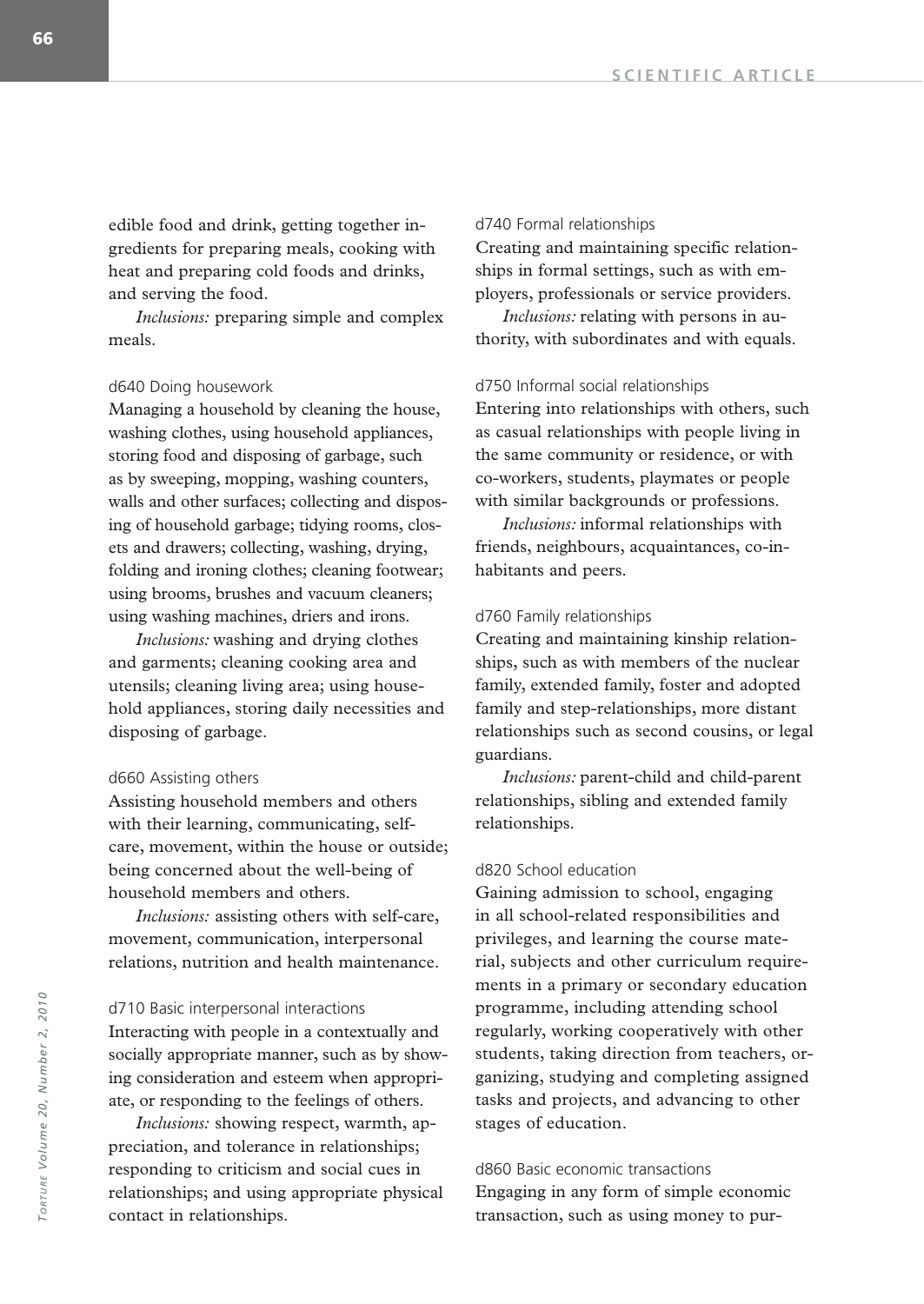chase food or bartering, exchanging goods or services; or saving money.

# d870 Economic self-sufficiency

Having command over economic resources, from private or public sources, in order to ensure economic security for present and future needs.

*Inclusions:* personal economic resources and public economic entitlements.

#### *ENVIRONMENTAL FACTORS*

#### e310 Immediate family

Individuals related by birth, marriage or other relationship recognized by the culture as immediate family, such as spouses, partners, parents, siblings, children, foster parents, adoptive parents and grandparents.

*Exclusions:* extended family (e315); personal care providers and personal assistants (e340).

#### e320 Friends

Individuals who are close and ongoing participants in relationships characterized by trust and mutual support.

*Exclusions:* immediate family (e310); extended family (e315); friends (e320); general social support services (e5750); health professionals (e355).

#### e355 Health professionals

All service providers working within the context of the health system, such as doctors, nurses, physiotherapists, occupational therapists, speech therapists, audiologists, orthotist-prosthetists, medical social workers.

*Exclusion:* other professionals (e360).

#### e460 Societal attitudes

General or specific opinions and beliefs generally held by people of a culture, society, subcultural or other social group about other individuals or about other social, political

and economic issues, that influence group or individual behaviour and actions.

# e590 Labour and employment services, systems and policies

Services, systems and policies related to finding suitable work for persons who are unemployed or looking for different work, or to support individuals already employed who are seeking promotion.

*Exclusion:* economic services, systems and policies (e565).

#### *Implementation*

It was not feasible for all the centres to include enough clients within the inclusion period. Consequently, the period was extended another two weeks up to three and a half months. For several reasons it was not possible to maintain the frequency of four sessions per week with psychologists and physiotherapists/psychomotor therapists. It was not necessary to complete all the planned sessions, e.g., they had finished treatment with one of the specialists but continued with the others because all clients had different problems and therefore different needs for treatment. Nonetheless, we decided to retain them in the project to avoid an increased bias when comparing the first with the second scoring and to maintain a large number of clients in the project.

After the second scoring, 46% of the clients were considered recovered, 30% were still in treatment, 19% were excluded from the project, and 5% were unknown. In a few cases the second scoring was carried out by another person than the one who was responsible for assessment and the treatment. In these cases the scoring was exclusively based on the file.

By the second scoring, the key persons noted that, for 57% of the clients codes were redundant and for 47% codes were missing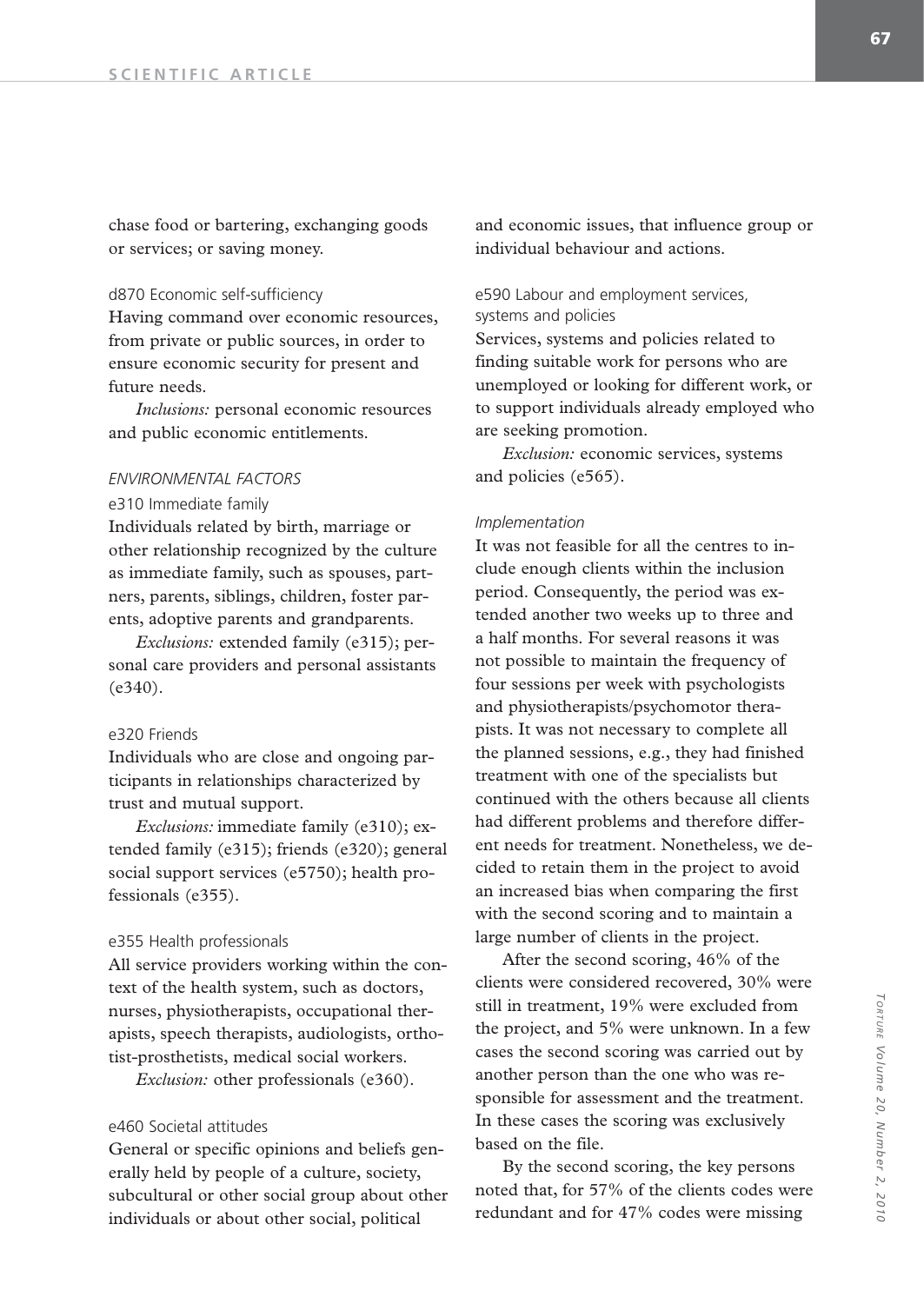within the Brief Core Set. Furthermore, the key-persons found that the Brief Core Set was too comprehensive and time-consuming.

## *Results of the scoring*

For an instrument to be valuable for documenting and monitoring the rehabilitation of traumatised refugees, it must 1) include the range of problems most common for traumatised refugees and 2) measure changes in the functioning and health conditions addressed in the course of rehabilitation. In the following figures, the first score on each code is compared with the second score. Figure 2 illustrates the first response and second score regarding body functions for a single client. Code b144 has been scored like a disability after intervention, perhaps because there was no problem at the first scoring, which therefore scored 0%. The reason was not known in this case. Neither the duration of rehabilitation nor the status of

completion of rehabilitation was indicated. The percentage indicates the interdisciplinary assessment of the impairment of functioning within each of the codes, with 0% equal to no impairment and 100% equal to total impairment.

Figure 2 shows how the functioning was evaluated, based on recording each code within the body functioning component before and after intervention. As an example, code b134 for sleep before intervention was estimated at 80% functional impairment, and after intervention it was reduced to 38%.

We also calculated the score for the total sample of clients. However, because the sample is small and does not constitute a normal distribution, we based our calculation on a median value of the impairment of functioning in order to to provide an overall status for the clients' health conditions.

The results (Figure 3) show that the impairment of functioning for most codes was

F**igure 2.** *An example of scoring a client response 1st (before intervention) and 2nd (after intervention) scoring for body functions.*

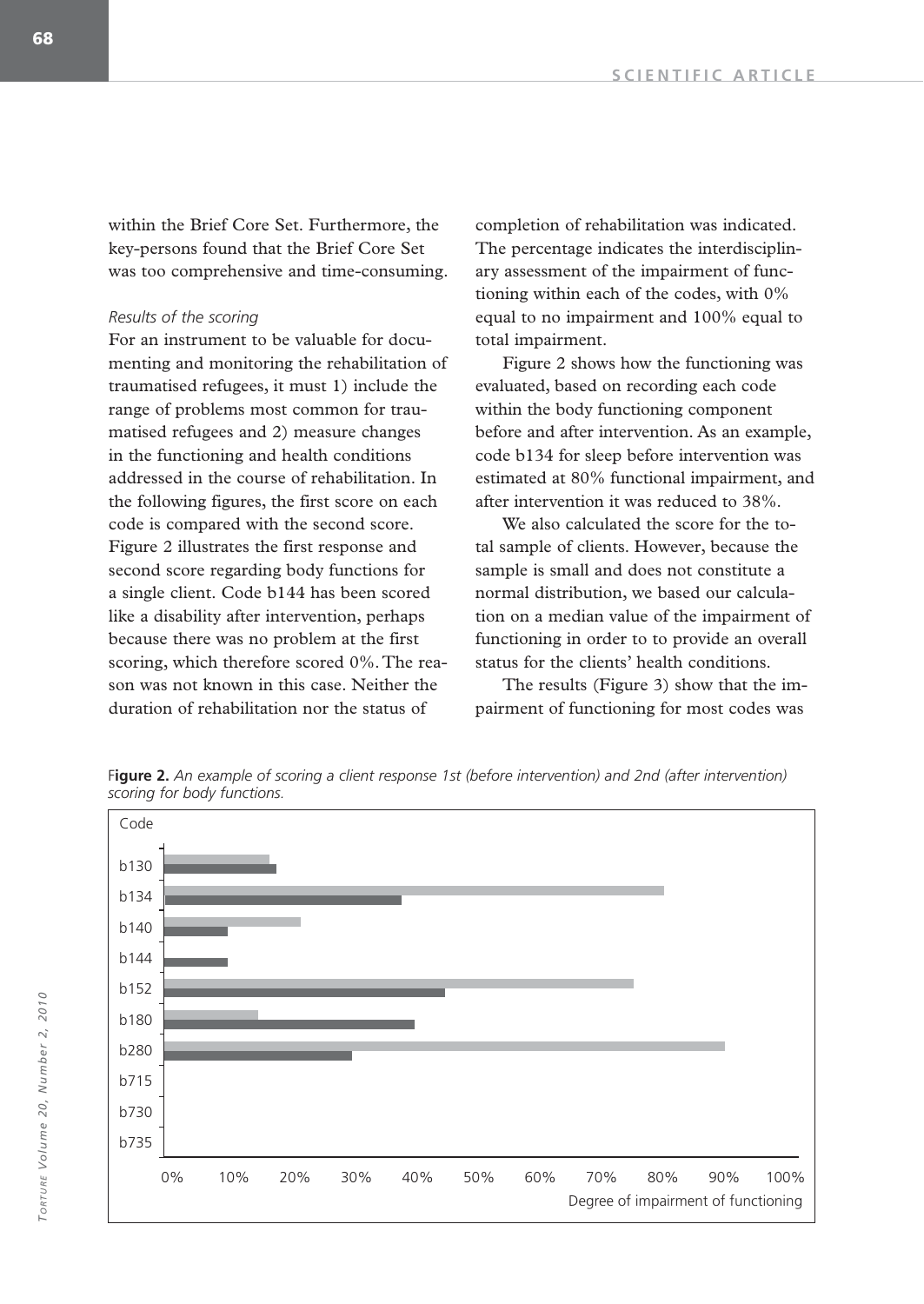

**Figure 3.** *Median values for each code calculated for the entire sample of clients by response 1st (upper) and 2nd (lower) scoring.*



Torrune Volume 20, Number 2, 2010 *TORTURE Volume 20, Number 2, 2010*

**69**

*Figure 3 continues on the next page.*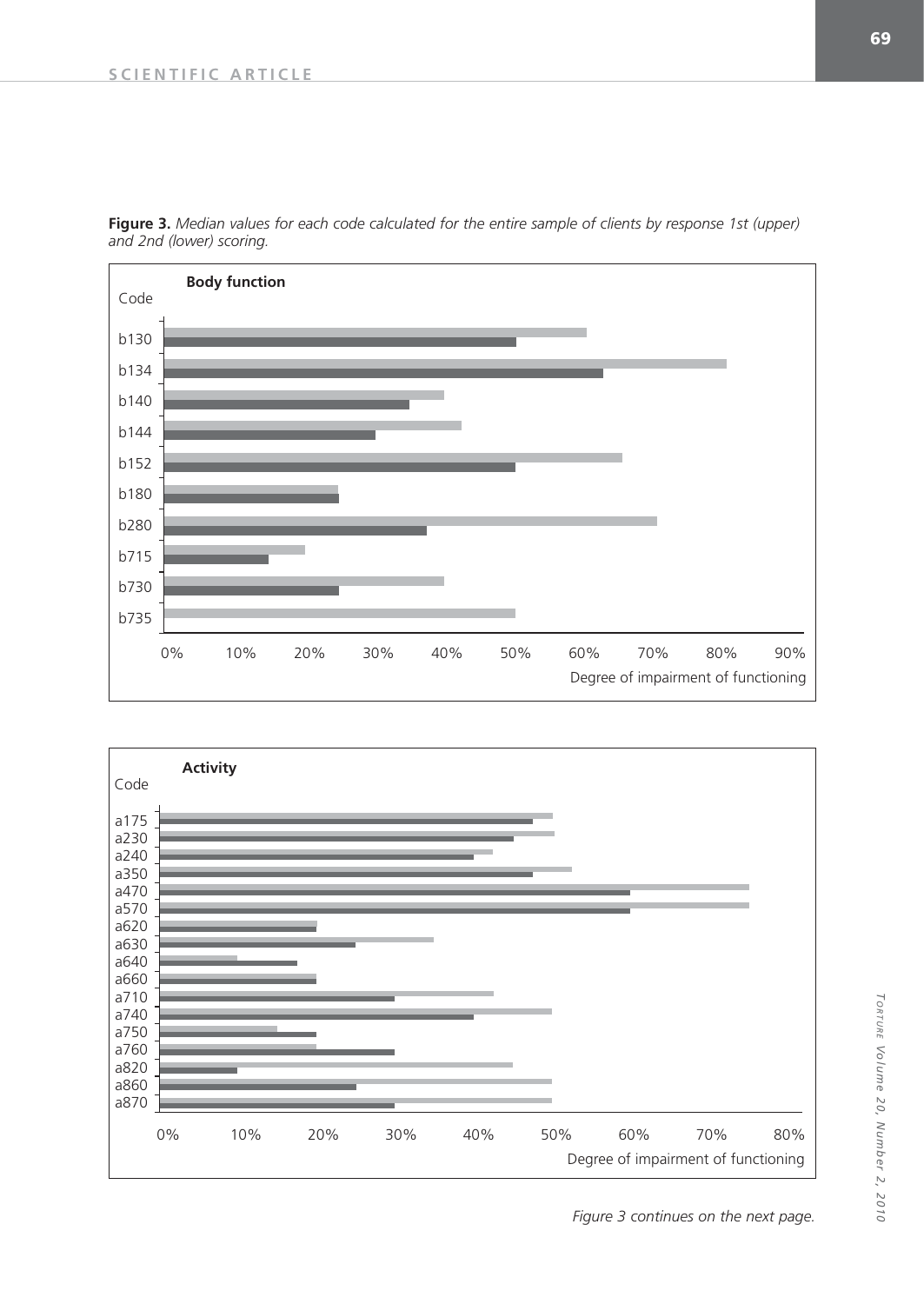



less at the second scoring than at the first scoring.

The environmental factors can be considered promoting as well as inhibitory. Factors marked with a + are considered as promoting and factors without a + are considered as inhibitory. For example, code e310 considers the influence of the family background: The family background can be both a promoting factor for the person's health condition *and*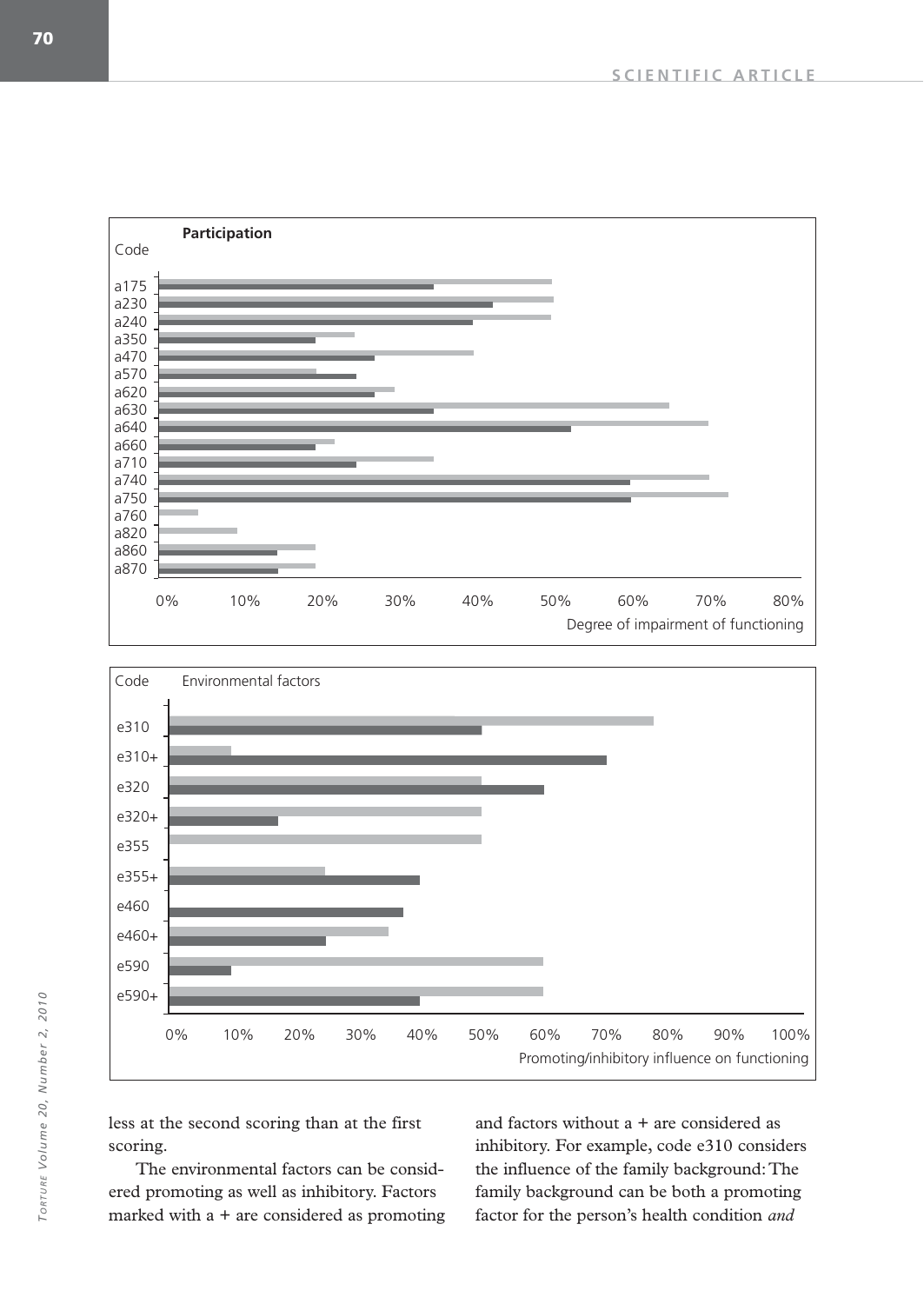an inhibitory factor. By the first scoring the background family is considered to be a 78% inhibiting factor, but by the second scoring this factor was reduced to 50%. On the other hand, the family background was only considered as a 10% promoting factor by the first scoring, but 70% by the second scoring. This means that the negative factors of the family background on the functioning of the clients were reduced, while the positive factors increased.

Based on median values it is not possible to draw any conclusive explanation for the results because we have no information about specific interventions and external events which may impact the health conditions, and we don't know how the single codes influence each other, e.g., how changes in the sleep function influence the perception of pain.

The objective of this project has mainly been to examine the applicability of ICF as an instrument for traumatised refugees, including the ability of the instrument to grasp relevant differences of functioning. It was not the purpose of this project to perform an effect study using ICF as an instrument. To do so a randomized control group should be selected and compared with the project group. The application of ICF as an instrument for monitoring only indicated whether a difference before and after intervention can be registered. Whether the difference is due to the intervention or to a general tendency to improve over time is not examined.

## *The reliability*

Several biases have made it difficult to evaluate the reliability of the tool: 1) uncertainty in interpretation and evaluation of the codes, due to inconsistency in the participation of the project days when trial scoring took place and 2) changes of key persons within the project period.

However, the average difference between the highest and lowest scores (a summary average of all codes) decreased from 40% to 20% from the first to the second scoring. This indicated that increased knowledge of the tool improved the consensus among the teams scoring the clients and thus the reliability.

## **Discussion**

# *Development of ICF Core Set*

The steering group of the project selected the expert group from the criteria that each expert should have years of experience in the rehabilitation of traumatised refugees and that the group should be multidisciplinary. Presumably this was the best possible way to select a Comprehensive Core Set with the resources available for the project. However, we might have achieved a more reliable result had all processes included in the Delphi method been used. The selection of codes may have been altered if the experts had received prior training or had worked with the ICF. Objective criteria for expertise in the rehabilitation of traumatised refugees, e.g. specific training skills, titles, requirements of relevant publications, years of practice, could also have been considered. For future international use of the Core Set, an expert group consisting of international representatives might have been an advantage. Our expert group only included two international experts. However, within the western world it is not likely that the health conditions of traumatised refugees differ in any decisive way, considering that refugees in general come from the same countries. What may vary are the conditions of exile from country to country, and this will especially influence the environmental factors.

The consensus percentage has been discussed in the literature of ICF. The higher the percentage, the more reliable the Core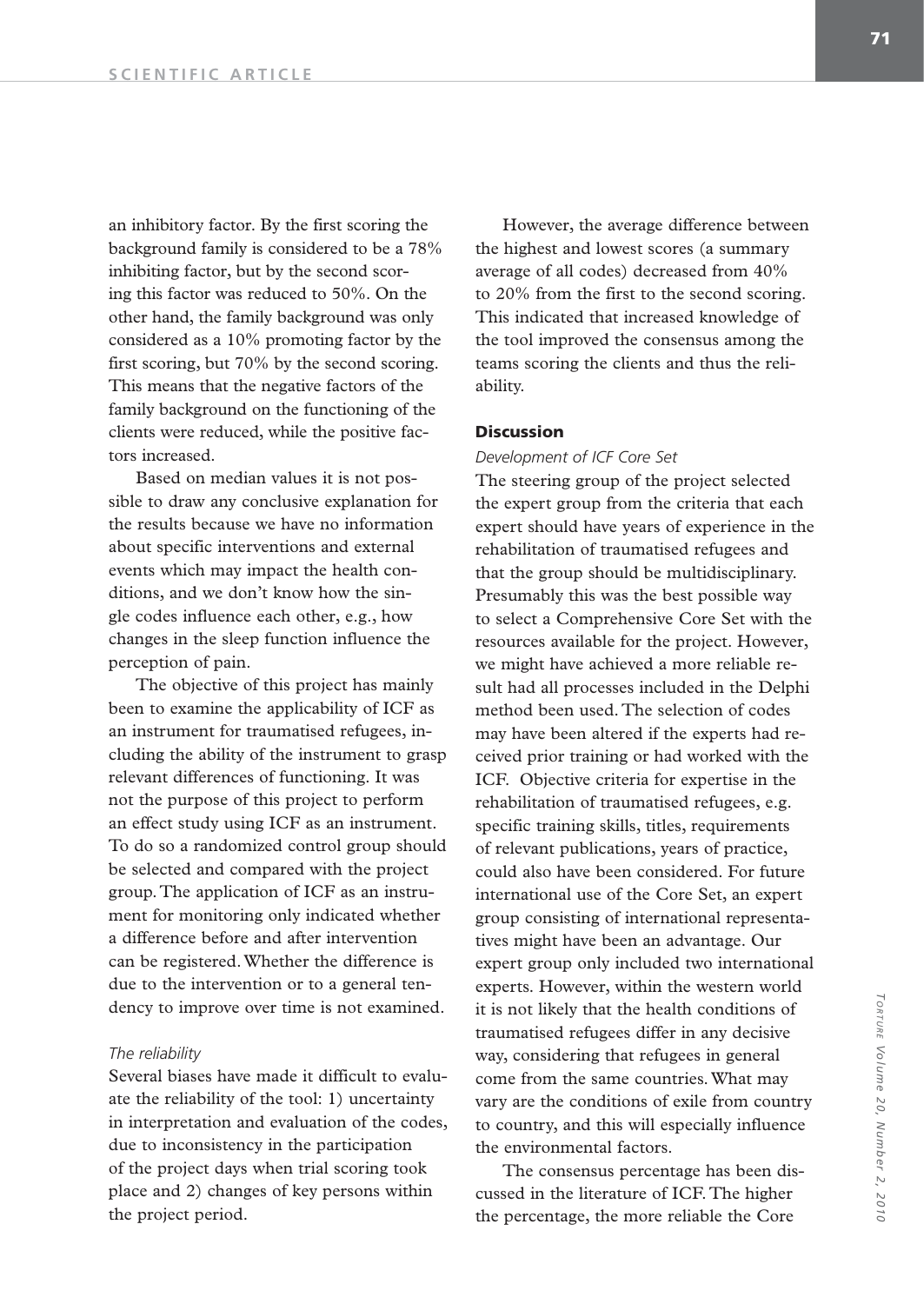Set will be for the single codes. However, the more limited the Core Set, the greater the risk that some important codes will be missing to provide an overall description of the health condition of the target group. A consensus percentage of 80% seems to be reasonable even though we arrived at an extensive Comprehensive Core Set.

The method used for constructing the Brief Core Set did not strictly follow the rules of the Delphi method.<sup>40, 41</sup> However, we found the process described above useful and necessary to ensure a balance by considering the variable mental, physical and social aspects selected by different professional groups and the overall interdisciplinary view of the health condition of traumatised refugees. Compromises were made, and selected codes which were considered important by some professional groups but not others were excluded. For example, the physiotherapists/psychomotor therapists missed a code describing respiration (b499), which was considered a very important code. On the other hand, the Brief Core Set ended up with too many codes when considering that ICF must not be too complicated and time consuming for clinicians to use. From that perspective, the Brief Core Set needs to be re-considered.

The key persons had difficulty agreeing on how to understand and interpret each code. To increase both the validity and reliability of the scoring, help-descriptions for many of the codes should be prepared, explaining how the code should be interpreted and indicating how to examine the code with the client.

#### *Scoring the Codes*

The procedure for examining the level of functioning of the clients was not very clear. Some centres used alternative tools or tests to examine the clients, and some did not.

Furthermore, there were no clear instructions for interviewing the client in order to gather valid information corresponding with the codes. No clear distribution of responsibility among professionals within the interdisciplinary team was determined for gathering information about each code prior to the second scoring. To ensure a valid and consistent result, defining responsibility is crucial, and tools, checklists, and guidelines for the scoring need to be further developed.

ICF has been considered a professional assessment instrument, based on a consistent knowledge and theory regarding functioning and health as well as on information from the client. This assessment forms the basis for description of functioning in order to set priorities for rehabilitation efforts and goals. Thus ICF is not appropriate as a selfrating tool, and there is no direct link from certain answers stated by the clients to a certain score. In our view, the clinical assessment can not be avoided despite the application of so-called objective assessment tools. Assessment tools can supplement ICF but not replace clinical assessments.

In clinical research, scoring should not be carried out by the same person(s) also responsible for treatment or rehabilitation. This avoids bias deriving from the cliniciansconscious or unconscious wish to find a positive result. However, since no objective tools corresponding with the single codes have been developed, for practical as well as ethical reasons it is not feasible to completely avoid this bias. However, the bias can be minimised by more precise use of tools, check-lists and guidelines for the scoring process. The reliability of the scoring can also be increased by proper training of the clinicians to score the codes.

The results of the scoring can be useful for planning which aspects of the client's problems should be addressed and where to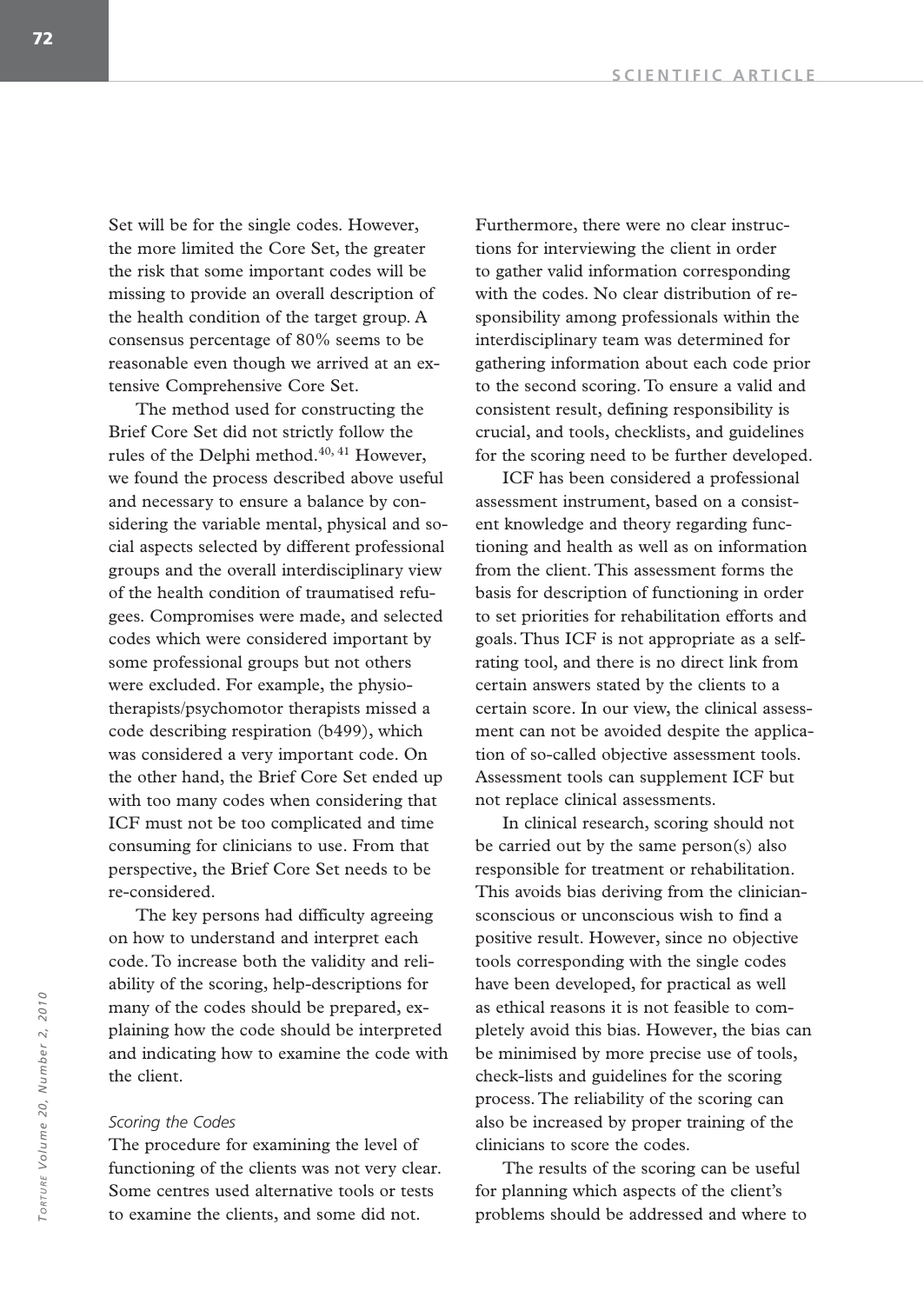discover the client's resources. However, ICF is not appropriate for determining any average of functioning for a client because each code cannot be equally weighted with the other codes.

By the second scoring, the key persons noted that for 57% of the clients codes were redundant and for 47% codes were missing within the Brief Core Set. Considering that traumatised refugees are a very complex group, with a variety of symptoms and distress, these figures seem quite modest. If the correlation is high between the codes that are redundant with respect to those missing, revising the Brief Core should be considered but, if not, expected variation within the group would be an explanation.

Evaluating the results from the first and second scoring showed that the Brief Core Set clearly identified relevant aspects of functional impairment for the clients. Only code no. p760 (family relationships) and p820 (school education) were lower than 20% impairment on average for both first and second scorings, and only related to participation. This indicates that the instrument is valid for providing information to focus on important aspects of the health conditions of the clients. In addition, the vast majority of the codes revealed a difference between the first and second scores, with the second score showing a decrease in functional impairment of the clients. A few codes showed an increase in functional impairment: (code no. a640 (doing house work); a750 (caring for household objects); e310d (immediate family); e320 (friends); and e355 (health professionals). The impairment of functioning of these aspects, which focuses on close relationships and dependency on professionals, can be explained by the fact that functioning improved on some more external aspects.

We didn't determine whether the de-

crease in functional impairment was significant or not because of the small number of clients included in the project and because this was not an objective for the project, though it could be an objective for further studies. Scoring a control group could also be considered, but this raises some ethical problems.

# **Conclusion**

On basis of the results, it seems fair to conclude that ICF is a suitable instrument to document and monitor achievements of the rehabilitation of traumatised refugees. By focusing on five very important components of functioning, Body Functions, Body Anatomy, Activity and Participation, Environmental Factors and Personal Factors, ICF offers an overall view of the human aspects of functioning. Considering the very complex situation of traumatised refugees, this perspective seems crucial since traumatisation of refugees impacts the mental, physical, and social functioning. This advocates for an interdisciplinary approach emphasizing rehabilitation, which includes treatment, as a part of the effort. ICF seems to be an appropriate instrument to describe the overall health condition of a patient or client and to document and monitor rehabilitation. ICF focuses on functioning rather than symptoms and diagnosis. It takes into account impairment as well as resources of the person, which creates a good basis for an assessment of all aspects of the person's health conditions.

We successfully developed a Comprehensive Core Set with 106 codes describing common and important aspects of traumatized refugees' health conditions. The result might have been a little different if the procedure had been carried out by international experts selected by certain criteria, but probably not in any decisive way.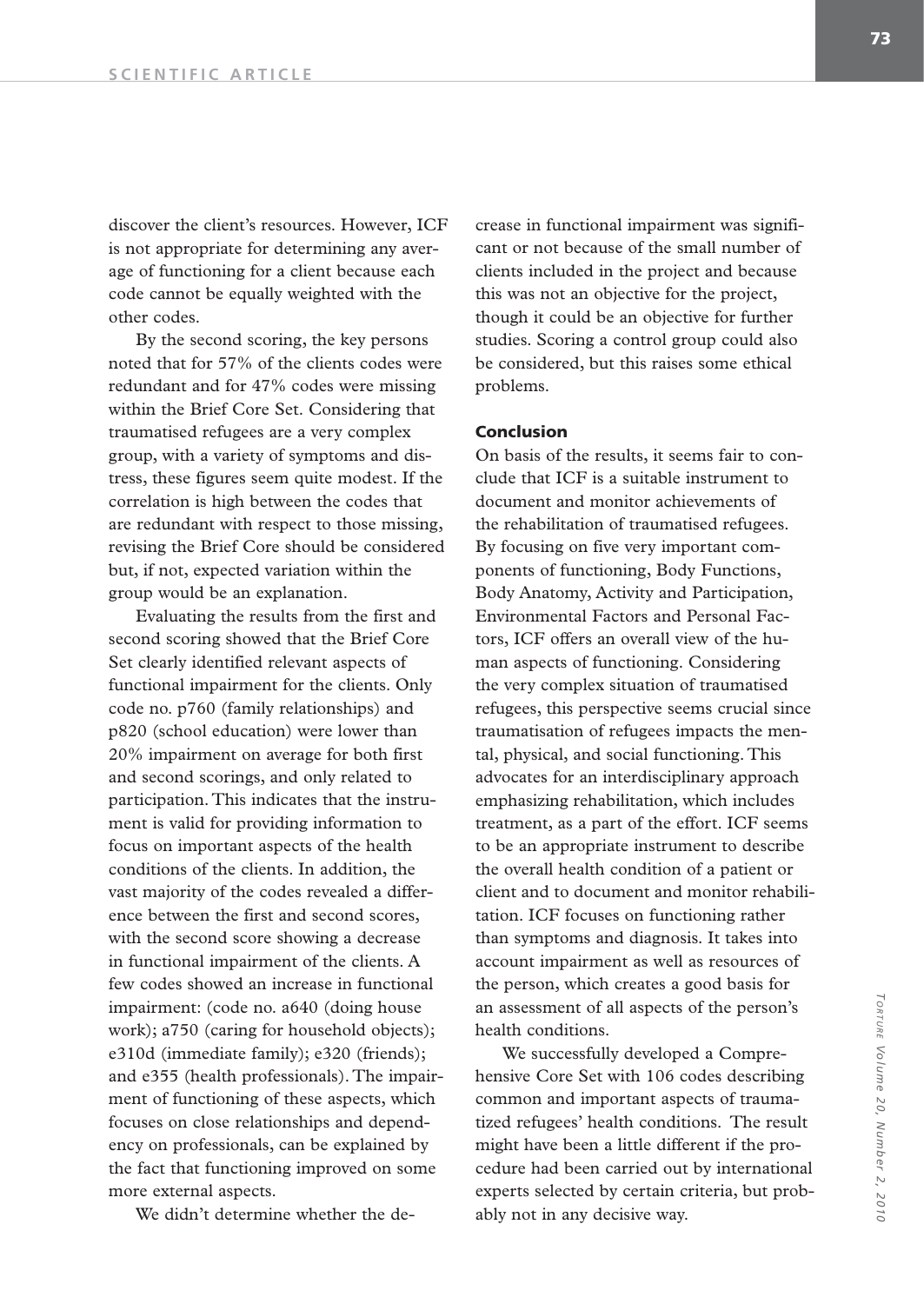The key persons on the project selected a reduced number of codes to make the scoring practical within the framework of a rehabilitation centre. However, this Brief Core Set still includes too many codes to be practical, and a future analysis should reveal whether some codes are missing or redundant. For future implementation, the Brief Core Set should be revised.

The ICF provides a common language and understanding among different professional groups and a basis for common planning of the course of rehabilitation. However, common procedures, tools, and tests should be developed to increase the reliability of the instrument.

Based on this project, we cannot draw any conclusion about the effectiveness of the rehabilitation efforts at the seven participating centres. The changes in the level of functioning from the first to the second scoring can be due to treatment and rehabilitation, but can also be due to external factors such as changes in the situation of the client's homeland or in the legislation regulating the social situation of the refugees.

Finally, the ICF as an instrument for documentation and monitoring is not fully developed, but may be the best available common and interdisciplinary instrument for documentation and monitoring traumatised refugees.

For future projects, revising the Brief Core Set based on analysis of the data from this project should identify the most relevant codes for an overall description of the health condition of traumatised refugees and reduce the Brief Core Set to a practical number of codes. The instrument should also be validated in order to make it applicable for outcome studies.

#### References

- 1. ICF International Classification of Functioning, Disability and Health. WHO, 2001.
- 2. Rapport fra arbejdsgruppen om rehabilitering af traumatiserede flygtninge. Copenhagen: Sundhedsministeriet, 2001.
- 3. Hvidbog om rehabilitering: Aarhus: MarselisborgCentret, 2004.
- 4. Birck A. Symptomatik bei kriegs- und folterüberlebenden Flüchtlingen, mit und ohne. Psychoterapie. Zeitschrift für klinishe Psychologie und Psychoterapie 2004;33:101-9.
- 5. Carlsson JM, Mortensen EL, Kastrup M. A follow-up study of mental health and healthrelated quality of life in tortured refugees in multidisciplinary treatment. J Nerv Ment Dis 2005;193:651-7.
- 6. Ai AL, Peterson C, Ubelhor D. War-related trauma and symptoms of posttraumatic stress disorder among adult Kosovar refugees. J Trauma Stress 2002;15:157-60.
- 7. Araya M, Chotai J, Komproe IH et al. Effect of trauma on quality of life as mediated by mental distress and moderated by coping and social support among postconflict displaced Ethiopians. Qual Life Res 2007;16:915-27.
- 8. Bilanakis N, Pappas A, Baldic V et al. The mental health of refugees of war in one collective center in Serbia. Psihijatrija Danas 1996;28(1-2):57-65.
- 9. Bisson J, Andrew M. Psychological treatment of post-traumatic stress disorder (PTSD). Cochrane Database Syst Rev 2007(3):CD003388.
- 10. Blair RG. Risk factors associated with PTSD and major depression among Cambodian refugees in Utah. Health Soc Work 2000;25(1):23-30.
- 11. Bradley L, Tawfiq N. The physical and psychological effects of torture in Kurds seeking asylum in the United Kingdom. Torture 2006;16(1):41-7.
- 12. Cardozo BL, Bilukha OO, Crawford CA et al. Mental health, social functioning, and disability in postwar Afghanistan. JAMA 2004;292:575-84.
- 13. Carlsson JM, Mortensen EL, Kastrup M. Predictors of mental health and quality of life in male tortured refugees. Nord J Psychiatry 2006;60(1):51-7.
- 14. Carlsson JM, Olsen DR, Mortensen EL et al. Mental health and health-related quality of life: a 10-year follow-up of tortured refugees. J Nerv Ment Dis 2006;194:725-31.
- 15. Dahl S, Dahl CI, Sandvik L et al. [Chronic pain in traumatized refugees]. Tidsskr Nor Laegeforen 2006;126:608-10.
- 16. Davis RM, Davis Ht. PTSD symptom changes in refugees. Torture 2006;16(1):10-9.
- 17. Egli EA. Self-report of psychological distress and